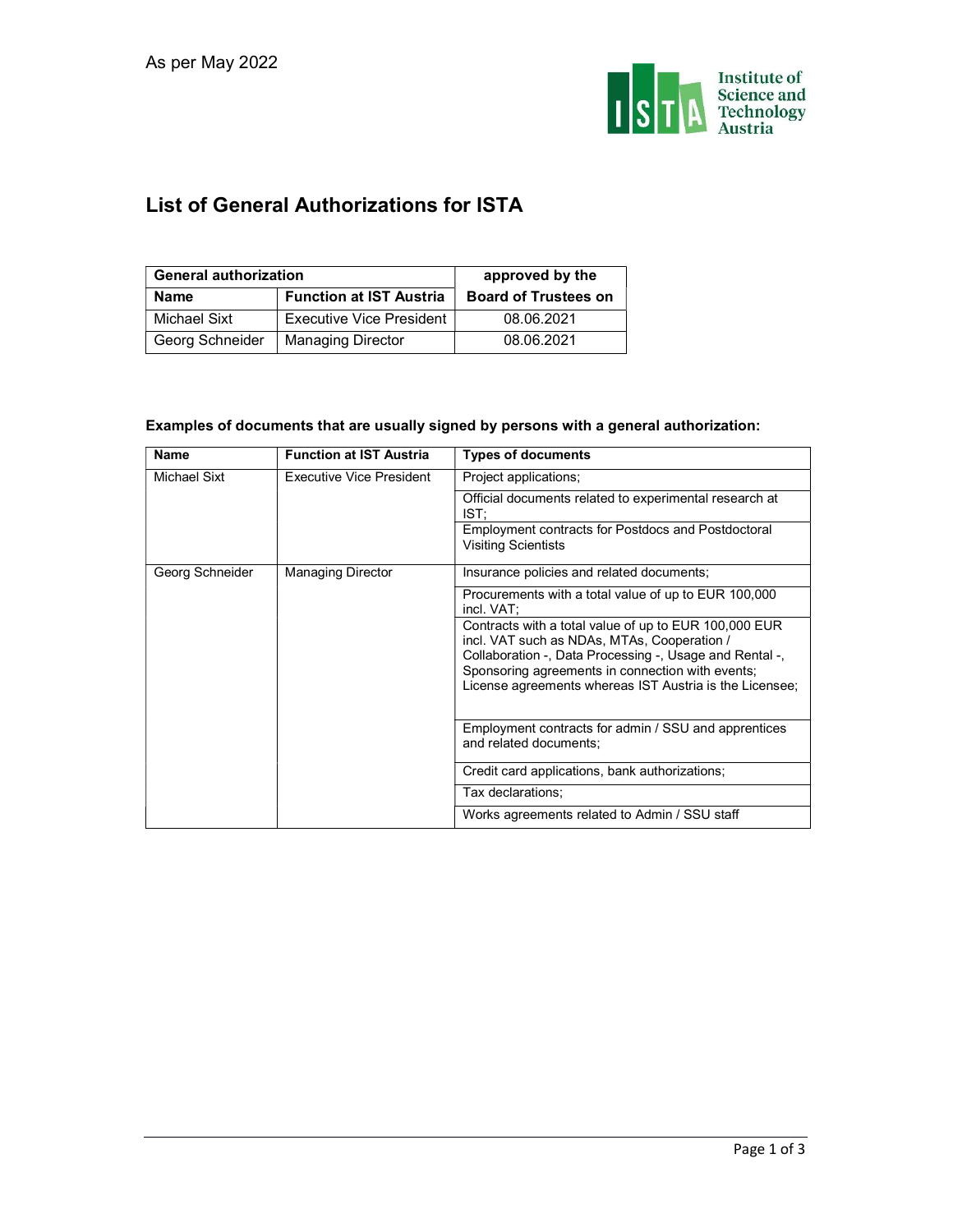

## Authorizations for specific duties

| Special authorization for specific duties granted to: | granted by                                               |                                                                                                                                                                                                                                                                                                                                                  |                          |
|-------------------------------------------------------|----------------------------------------------------------|--------------------------------------------------------------------------------------------------------------------------------------------------------------------------------------------------------------------------------------------------------------------------------------------------------------------------------------------------|--------------------------|
| Name                                                  | <b>Function at IST Austria</b>                           | <b>Specific duties</b>                                                                                                                                                                                                                                                                                                                           | the President on         |
| <b>Bernd Bickel</b>                                   | Vice President for<br><b>Technology Transfer</b>         | - Rechtsgeschäfte, die laut den jeweils<br>gültigen Rules for Professors in den<br>Zuständigkeitsbereich<br>der Authorized Person for IP fallen.<br>- Entscheidungen der<br>Generalversammlung der TWIST<br>Research Transfer and Development<br>GmbH ("TWIST") über<br>Interessenkonflikte der Geschäftsführung<br>oder Mitarbeitern der TWIST. | 26.04.2022               |
| Simon Hippenmeyer Area Chair                          |                                                          | <b>Employment contracts for Postdocs</b><br><b>Employment contracts for Postdoctoral</b><br><b>Visiting Scientists</b>                                                                                                                                                                                                                           | 07.04.2020<br>01.02.2021 |
| <b>Robert Seiringer</b>                               | Area Chair                                               | <b>Employment contracts for Postdocs</b><br><b>Employment contracts for Postdoctoral</b><br><b>Visiting Scientists</b>                                                                                                                                                                                                                           | 07.04.2020<br>01.02.2021 |
| <b>Krzysztof Pietrzak</b>                             | Area Chair                                               | <b>Employment contracts for Postdocs</b><br><b>Employment contracts for Postdoctoral</b><br><b>Visiting Scientists</b>                                                                                                                                                                                                                           | 07.04.2020<br>01.02.2021 |
| Eva Frimlová<br>(Benková)                             | Dean of the Graduate<br>School                           | Employment contracts for PhD Students,<br>Pre-doctoral Visiting Scientists, and<br>Scientific Interns, as well as any individual<br>traineeship agreements relating to the<br>stay of students or other early stage<br>researchers on traineeships at IST Austria                                                                                | 01.09.2021               |
| Maria Trofimova                                       | <b>Head of Graduate</b><br>School Office                 | - Employment contracts for PhD students,<br>scientific interns, predoctoral visiting<br>scientists<br>- Visiting student agreements                                                                                                                                                                                                              | 01.03.2021               |
| Gasper Tkakic                                         | PhD Program Chair                                        | - Employment contracts for affiliated and<br>unaffiliated PhD students in case of<br>absence of the Dean<br>- Employment contracts for affiliated PhD<br>students in the Dean's research group                                                                                                                                                   | 01.03.2021               |
| Barbara Abraham                                       | Deputy Managing<br>Director, Head of<br>Academic Affairs | - Grant applications and agreements on<br>behalf of the President<br>- Employment contracts and offer letters<br>for administrative staff in absence of the<br><b>Managing Director</b>                                                                                                                                                          | 20.12.2019<br>01.12.2020 |
| Stefan Hipfinger                                      | Head of Construction &<br>Maintenance                    | Charging Agreements for electric cars<br>Vertretung vor Baubehörde<br>Klosterneuburg in Bauangelegenheiten                                                                                                                                                                                                                                       | 03.10.2019<br>08.04.2021 |
| Elke Egger                                            | Team Lead Campus<br>Services                             | und vor BH Klosterneuburg in Sachen des<br>Arbeitsstätten-Rechtes<br>Standard apartment contracts                                                                                                                                                                                                                                                | 23.02.2021               |
| <b>Wolfgang Fohringer</b>                             | <b>Head of Finance</b>                                   | - Agreements for advances salary<br>payments<br>- Standard apartment contracts                                                                                                                                                                                                                                                                   | 28.06.2019               |